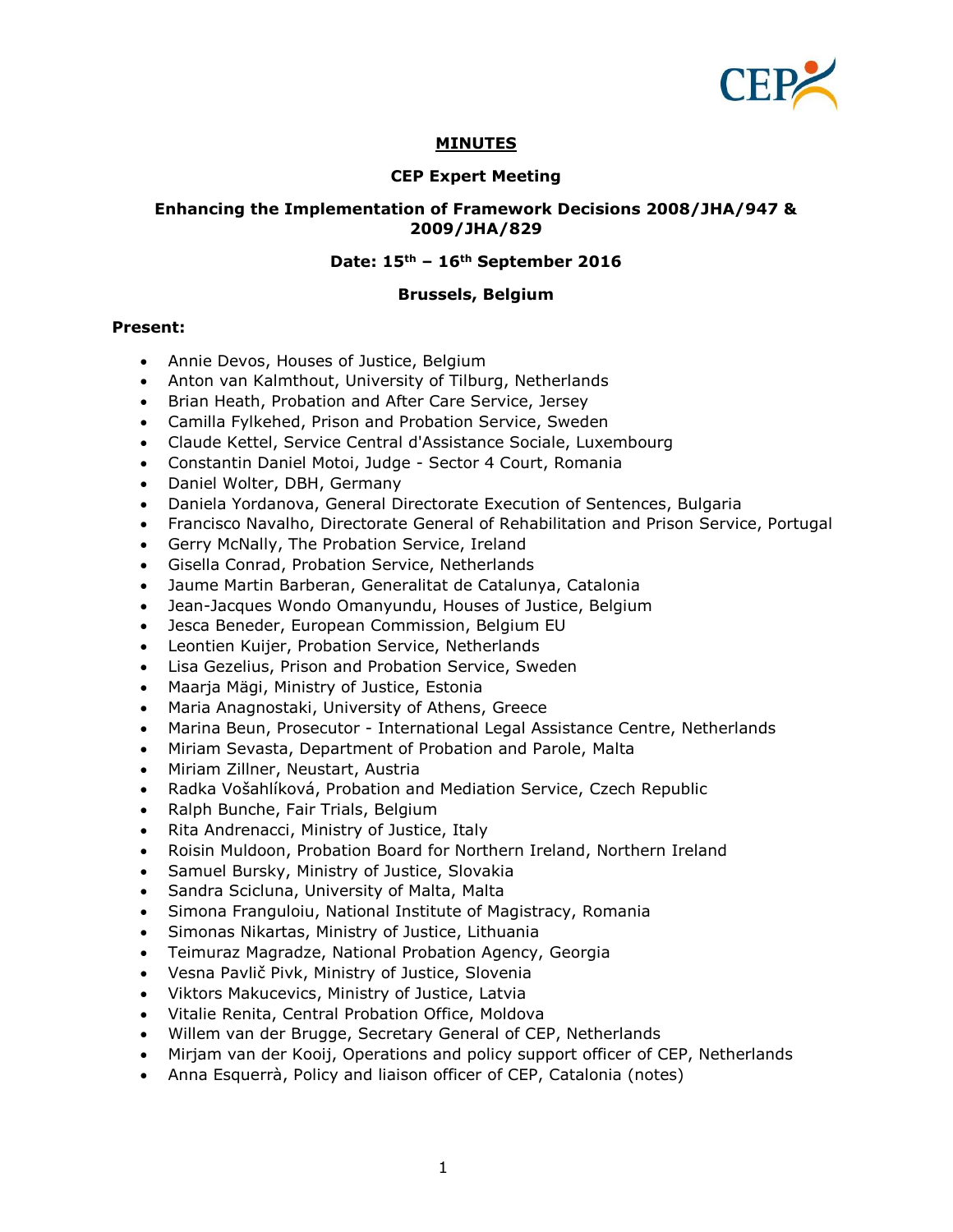

# **Apologies:**

Tuuli Eerolainen, legal advisor at Office of Prosecutor General, Finland Katja Dogović, lawyer at Criminal Sanctions Agency, Finland, Tony Grapes, Case management and supervision expert, United Kingdom.

# **Welcome**

Annie Devos welcomed all the participants to the Expert Meeting and said that it was a pleasure to host the meeting at "Houses of Justice". She mentioned that the "Houses of Justice" hosted the meeting for the first time last year and gave continuity by hosting it again this year. She also said that it is not easy to make FDs work therefore it is important that one of the objectives of the meeting was to help jurisdictions implement these Framework Decisions and to make them work.

## **Purpose/aims of the meeting**

Gerry McNally went through the agenda of the Expert Meeting and its purpose. As a followup to the expert meeting in August 2015, the Confederation of European Probation (CEP) invited Experts on Framework Decisions, Members of the European Commission, European policy makers, representatives of EU Member States and other interested parties to discuss the state of play regarding FD 2008/JHA/947 and FD 2009/JHA/829 in order to support and promote the implementation of the Framework Decisions throughout Europe and make recommendations/actions on how to enhance their implementation: "*what works, what doesn't work and what needs to be done".*

It was stated that after the expert meeting CEP would produce this report plus, organise a network of contacts throughout Europe and would provide a list of recommendations and actions to develop in the upcoming years (2017-2018). During the meeting CEP would gave feedback on the questionnaires results that were sent to expert representatives of EU previously.

# **Programme for the meeting**

The programme of the expert meeting consisted of two days. On day 1 experts  $\frac{1}{2}$ discussed the implementation of the FD and, by using the world café methodology, exchanged ideas on what works, what doesn't work, suggestions for improvement, the exchange of information and evaluation of FDs.

On day 2 participants heard a presentation about the Handbook for FD 947 that the European Commission – DG Justice, together with Prof. Anthon van Kalmthout, are preparing. They also heard a presentation about the results of a research on the practice of pre-trial detention. In addition there was a discussion on how to create a network of professionals to exchange ideas and practices on the FDs.

The overall agenda aimed to collect ideas to draft a future action plan/next steps to ensure the FDs implementation as well as to promote the recording of data and evaluation.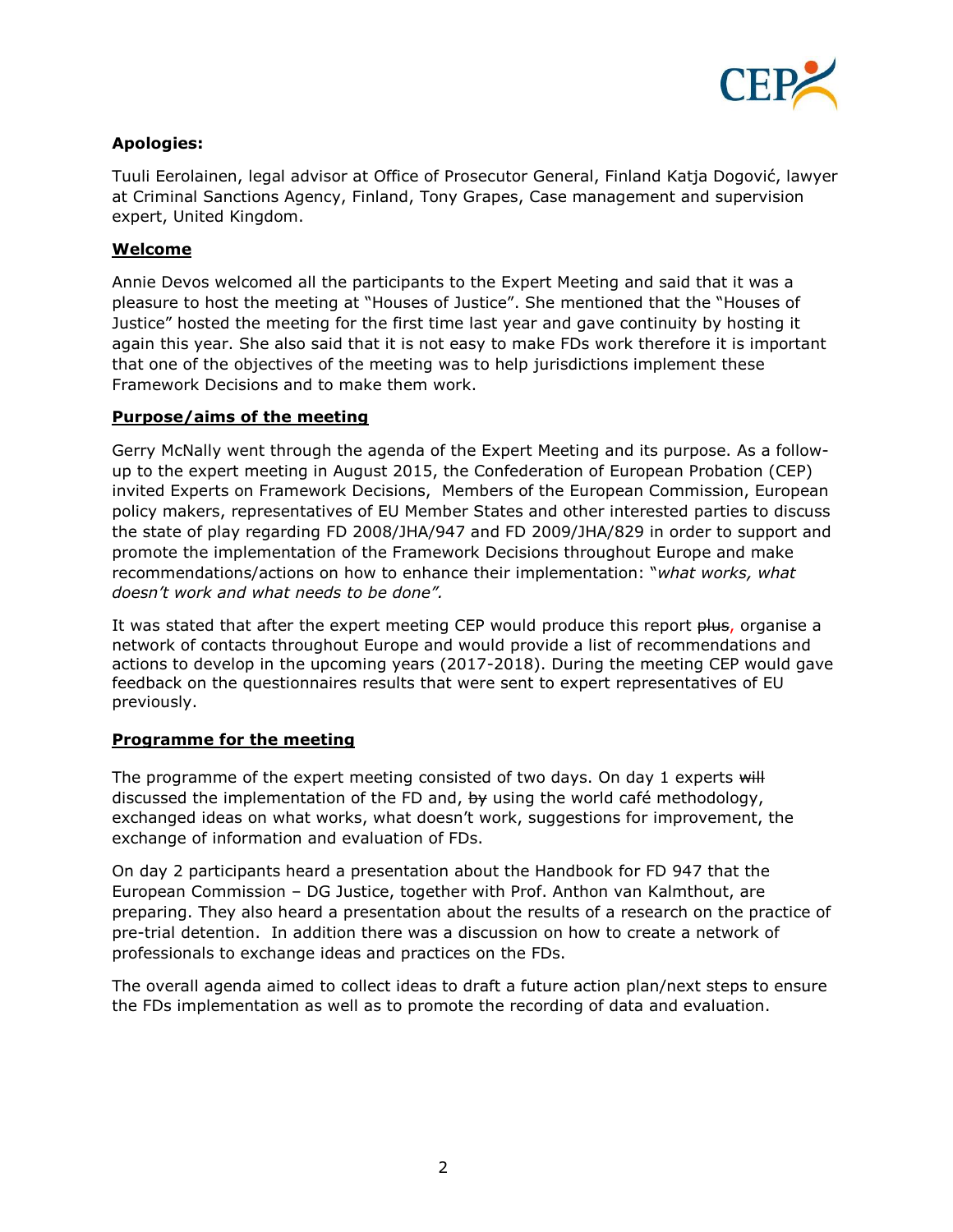

### **Day 1 - 15th September 2016**

l

## **Short introduction of delegates**

All delegates introduced themselves in order to know who was at the meeting and to start promoting a network between participants around Europe. At the meeting 35 participants from 33 different delegations were present, with different roles within the justice system in each jurisdiction, e.g. judges, managers of probation services, practitioners and policy makers as well as European Commission professionals.

It was highlighted that the deadline for implementation of FD 829, FD 947 and FD 909 had now passed. Meetings had been organised to promote action on implementation in practice. The European Commission with CEP and Europris has prioritised the practical application of the three FDs.

### **Update from the last meeting and brief report on the results of the questionnaires on Framework Decision 829 and 947**

Gerry McNally mentioned that the first meeting on the implementation of FD 947 was held in Dublin in 2009 and another followed in Belgium in  $2011<sup>1</sup>$ . Over the time since CEP recognised the need to develop a body of knowledge and a body of expertise regarding FD 829 and 947.

Gerry McNally updated participants on the results of last year's expert meeting (2015)<sup>2</sup>:

- At that meeting it was agreed that EuroPris would take the lead on the FD 909 on the application of the principle of mutual recognition to judgments in criminal matters imposing custodial sentences or measures involving deprivation of liberty for the purpose of their enforcement in the European Union.
- CEP would take the lead in advancing on the implantation of Framework Decision 947 on the application of the principle of mutual recognition to judgments and probation decisions with a view to the supervision of probation measures and alternative sanctions and FD 829 on the application, between Member States of the European Union, of the principle of mutual recognition to decisions on supervision measures as an alternative to provisional detention.
- At that meeting it was also stated that in order to implement FDs mutual understanding and trust was needed across EU jurisdictions.
- The challenges regarding how to make people aware of FDs and to use them in a within the criminal justice and probation systems and as well as providing information for offenders was also discussed.

 $1$  Projects, conferences, expert meetings and news articles on FDs can be consulted at the CEP website: <http://cep-probation.org/knowledgebase/eu-framework-decision-on-probation/>

 $<sup>2</sup>$  The minutes of the 2015 FDs Expert Meeting can be consulted on the CEP website through the following link:</sup> <http://cep-probation.org/knowledgebase/cep-expert-meetings/>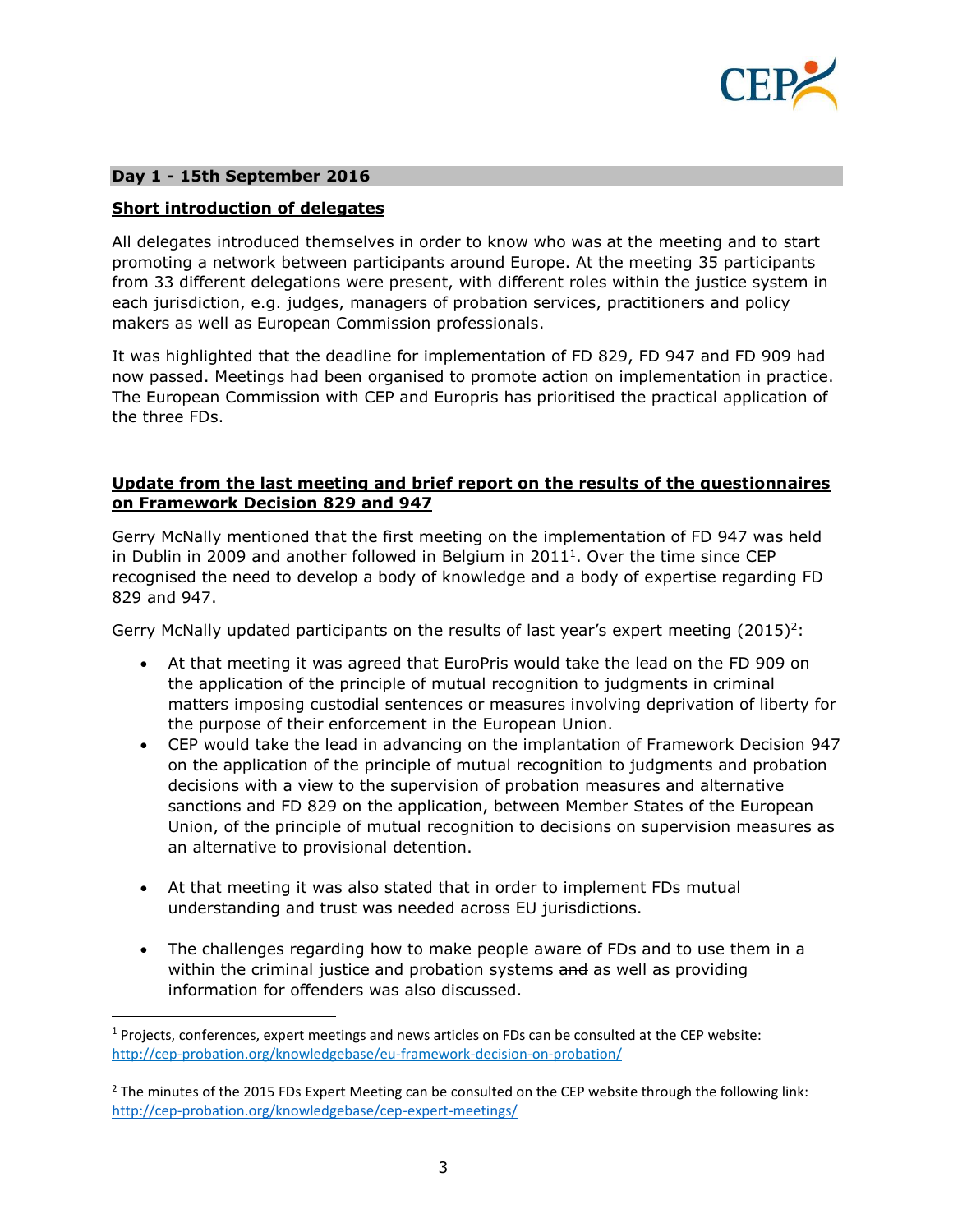

 When transferring sanctions plus all the information related to it data protection would have to be considered according to the EU regulations. The importance of the European Data Protection Regulation and Directive adopted this year for application and transposition into national law in 2018 were highlighted.

Gerry McNally went over the development of CEP actions agreed at the last years' expert meeting. The actions agreed at that meeting had a two year time-frame to be implemented (2016-2017).

Status of CEP actions agreed at last years' meeting:

- Regarding the action "making a webpage with an overview of tools and actions that support the FDs":
	- $\circ$  CEP worked on the ISTEP project in order to implement and support the transfer of European probation sentences. A webpage for this project was developed and offering basic information on practical issues country by country: detailed description of suspended sentences, alternative sanctions and conditional sentences that exist within each EU legal jurisdiction. <http://www.probation-transfers.eu/>
	- $\circ$  CEP is developing a System map tool that gives information on transfer of sanctions. The System map tool originated in the DOMICE project which aimed to improve mutual knowledge and exchange best practices in integrated Case Management in all European Prison and Probation administrations. [http://www.domice.org/default.asp?page\\_id=1](http://www.domice.org/default.asp?page_id=1)
	- $\circ$  A special area for Framework Decisions was created on the CEP website. The aim of this specific area is to support the FDs, to facilitate access to information and to promote their implementation. Since the area was put online in November 2005 it has had 248 visits.
- Regarding the action "create a network for FDs 947/829 practitioners and/or competent authorities"
	- $\circ$  One of the aims of 2016 expert meeting is to create a European contacts network thus this was one of the actions continuing from 2015.
- About "make updates of the tools, and promote these"
	- $\circ$  During last year's meeting it was agreed that practical tools were needed to make FDs user friendly for professionals. Prof. Anthon van Kalmthout is developing a draft Handbook for FD 947 based on questions and answers to helps professionals within the sector. On the second day of this expert meeting an introduction to this work in progress was given by Prof. Anthon van Kalmthout. Participants gave feedback and suggestions on the main questions that should be addressed.
- A plan to evaluate FDs 8297947 practices was identified as important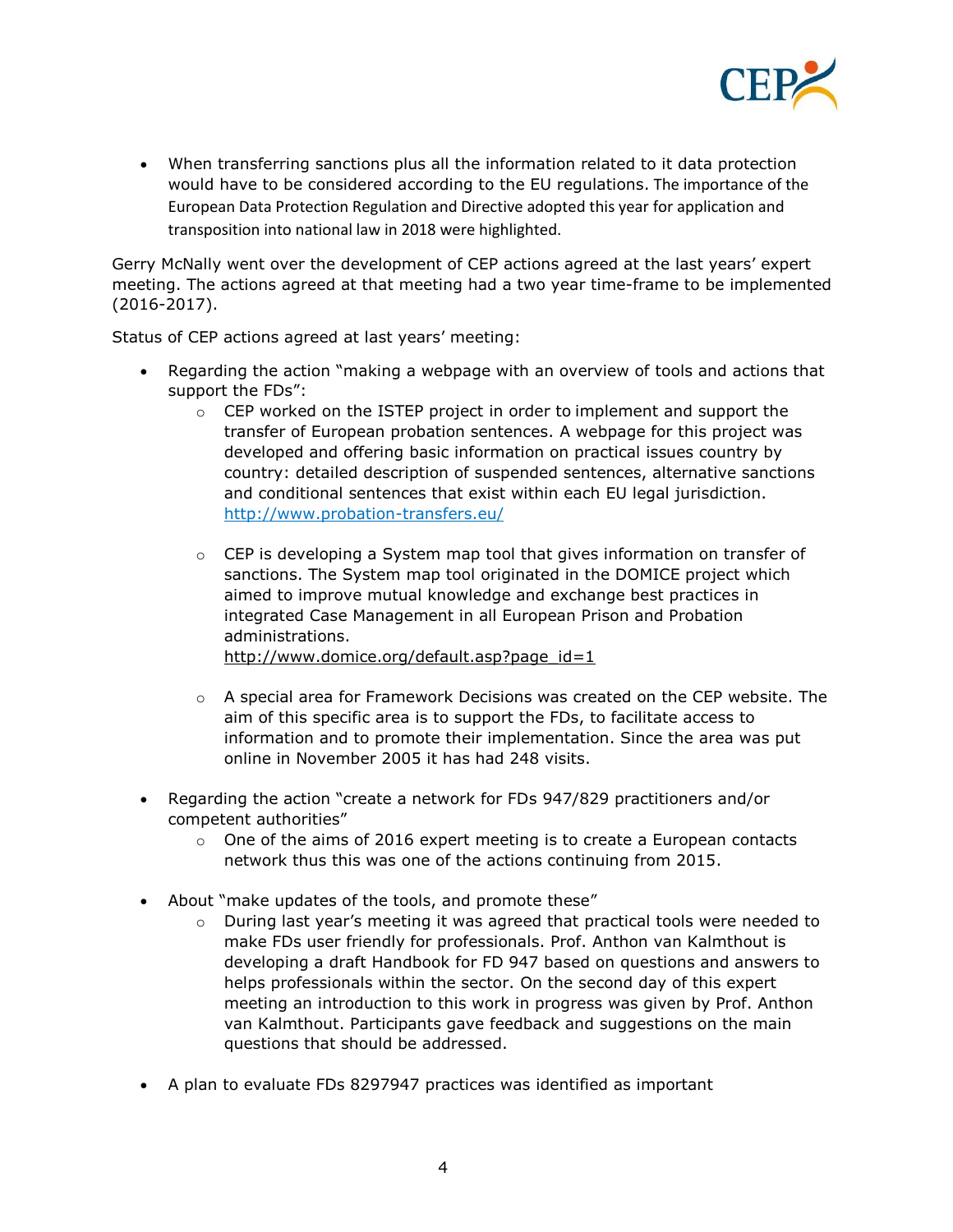

 $\circ$  At 2016 expert meeting this issue was discussed as well as the data recording on FDs applications and decisions.

Gerry McNally went through the results of the questionnaire sent to each delegation before the expert meeting. He gave a general overview of the analysis of questionaries' question by question.

Regarding question 1 on "the implementation of FD 947 and 829" all countries answered that they have implemented FD except countries that are not Member States (Moldova and Georgia).

Regarding question 2 most of the countries mentioned that they have specific administrative, judicial or other structures or arrangements in place to manage transfers under FD 947 and 829.

Regarding question 3 most of the countries stated that there was a multiple point of contact for information expect Austria, Finland, Luxemburg and Northern Ireland who stated that they have a single point of contact for information, enquires and application. The result was the same regarding FD 829 except for Finland who did not answer.

To the question 4 "Have you commenced and/or completed transfers under FD 947" most countries said no except Latvia, Luxemburg and Romania. (No data available regarding Austria). For FD 829 most countries said no except Romania. (No data available for Austria).

To the question 5 on "Are there particular jurisdictions with which you have or anticipate more frequent and in depth contact?" regarding FD 947 the following countries said yes: Austria, Catalonia, Finland, Northern Ireland and Romania said. Others there was no data available and/or didn't specify it. Regarding FD 829 Austria, Catalonia and Romania said yes, the rest of the countries did not specify.

With reference to question 6 on "identifying best practices and obstacles" for FD 947 most countries weren't able to identify best practices yet and for FD 829 there was even less information available.

To question 7 on "proposals to help on the best implementation" for FD 947 and 829 there were various answers and suggestions: Provide judges with more information, organise workshops, seminars and conferences to exchange ideas, practice guidance and methodological advice, compare what measures are existing and not existing in the different EU countries and raise awareness and develop campaigns/information for judges and practitioners.

To the question 8 on "particular topics or themes for the meeting" the following answers were received: to talk about experiences in different countries on transferring sanctions, length of the procedure, information to victims, examples of successful request regarding FD 947 and 829, how conditional sentenced are monitored, what are the benefits of implementing the FD 947 and 829, etc.

With reference to question 9 on "other comments or suggestions" Northern Ireland stated that depending on the outcome of the referendum in United Kingdom on 23 June 2016, PBNI would support UK in using Framework Decision 947 and 829.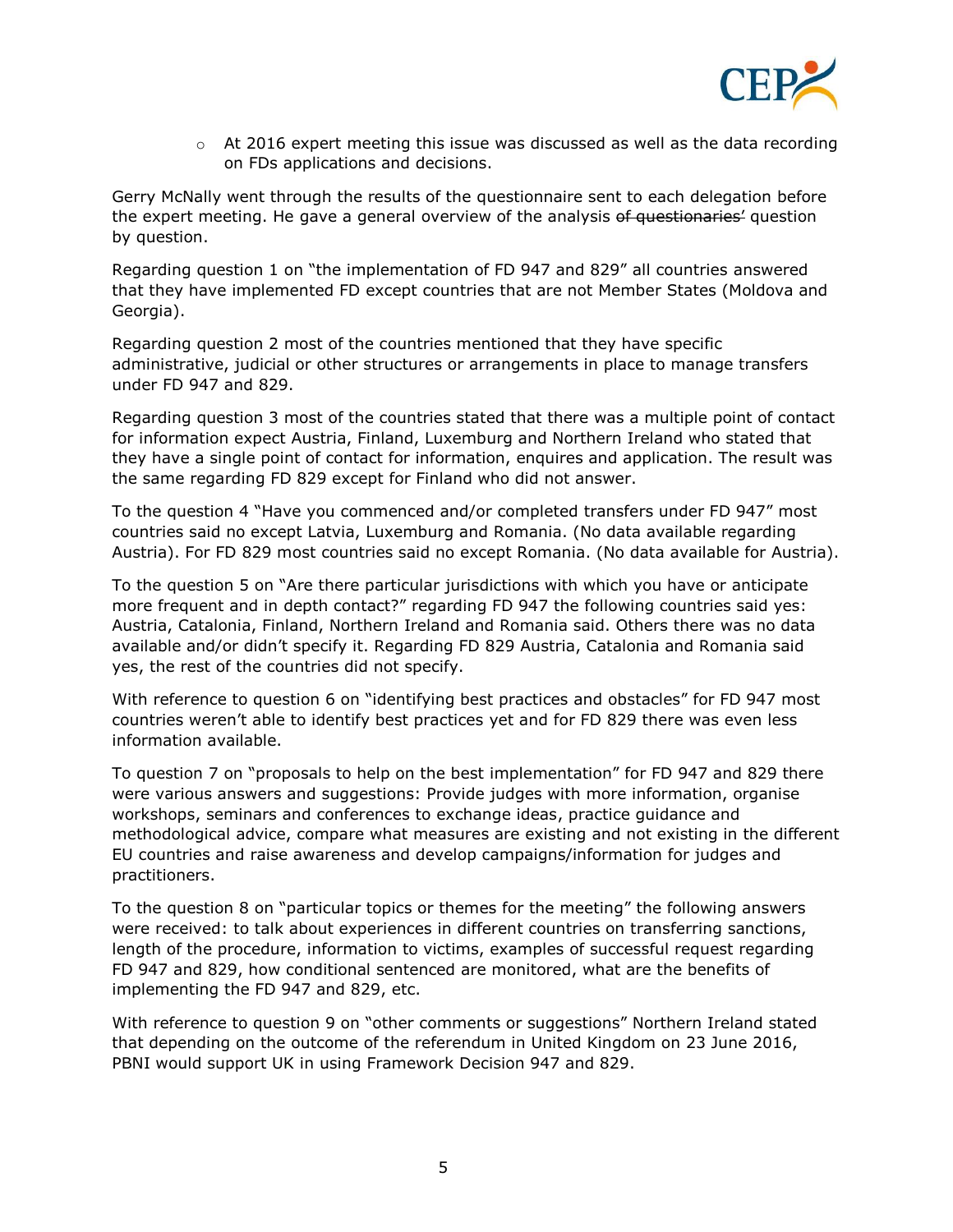

## **World café session**

A world café session was organised with the aim of exchanging experiences and discussing ideas. There were five groups and each group discussed general topics with specific questions. After discussions the results, suggestions and main ideas were put together and shared with all the participants.

Under the topic **"what works"** two questions were asked:

- What works well in transferring supervision?
- Examples of good practices that can be shared.

Participants agreed that helpful strategies regarding working with FDs included: having a single point of contact when transferring a sentence, building expertise among professionals of in each jurisdiction, and knowing what is going on and be aware of good practices of other jurisdictions.

The language issue was also mentioned as participants felt important that people involved in the FD are fluent in a common language (English or Russian). This was identified as a difficult issue as not all professionals (judges, lawyers, prosecutors, probation officers, etc.) have a basic knowledge of these languages.

No good practices were identified by the practitioners as they agreed that they were at the beginning of the FDs implementation.

#### Under the topic **"what does not work"** two questions were asked:

- What does not work in transferring supervision?
- Suggestions for improvement.

Participants identified several issues that don't work in transferring supervision: the cooperation within each country is not always easy; difficulties were identified in cooperation and communication between the execution administration, prosecutors and judges. Not everybody knows where to find the basic information to proceed with a transfer. Lack of trust was also identified and the low quality and delay in translation of documents. Participants agreed that in order to start a transfer too much bureaucracy was involved which makes the process too long. This bureaucracy doesn't facilitate the practical work needed to enable a transfer to be made promptly.

A suggestion for improvement was to have a database where transfers around Europe can be recorded and relevant good practice and information shared.

#### Under the topic **"Promoting FD 829 and 947"** two questions were asked:

- How best can we promote the use of FD 829 and 947? To whom (target group) and how?
- What specific actions should be done?

In order to promote FDs, participants agreed that transfer processes should start earlier. Professionals involved should promote awareness at the very beginning, when they have first contact with offender (after analysing the case).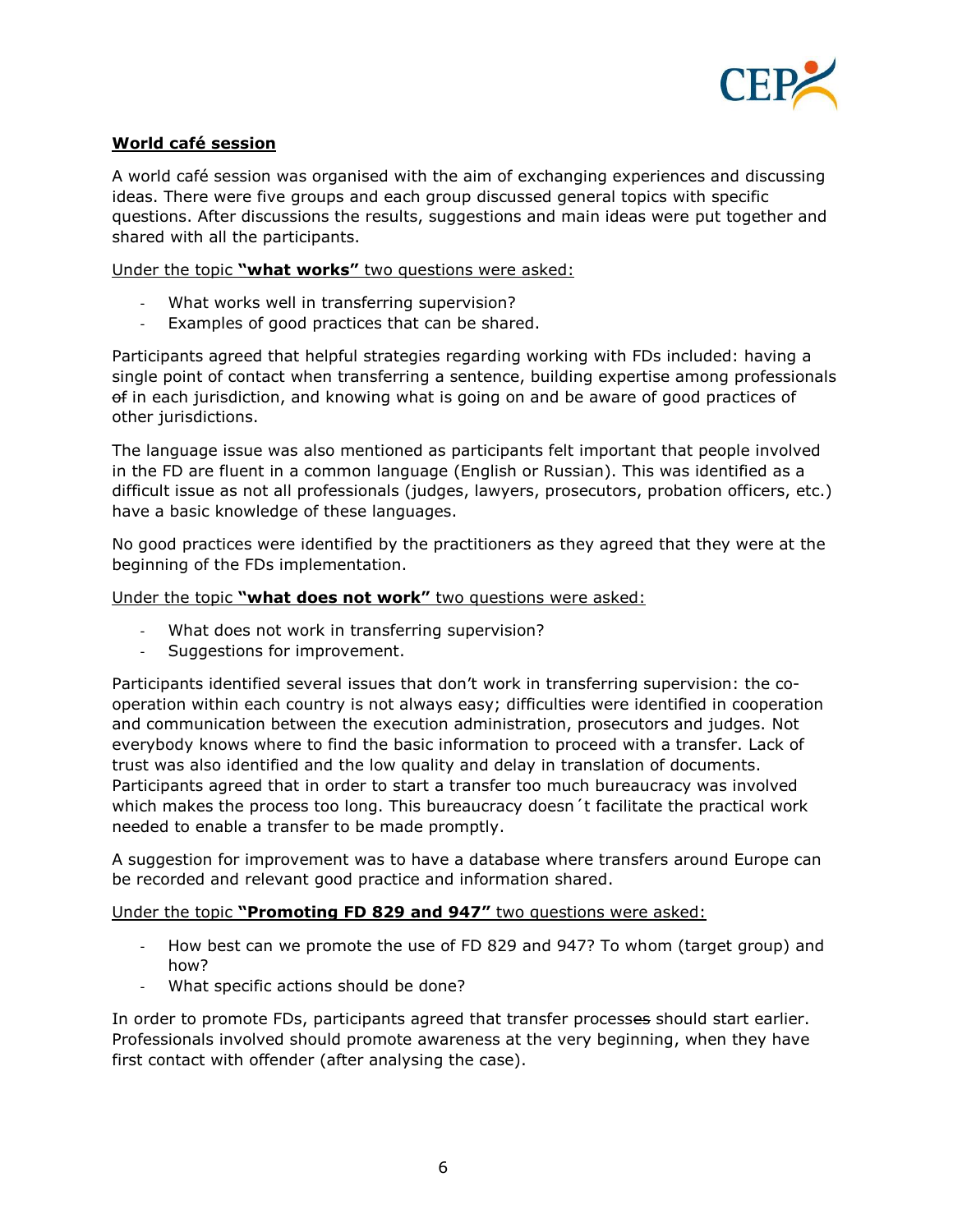

It was mentioned and agreed that a training course should be developed to help professionals be more aware of FDs so they can start using them in a more practical manner (e.g. an eLearning training course).

To facilitate the exchange of information an "FD justice website" should be promoted. It should be kept up to date and be accessible for all Members States.

It was also mentioned that creating a central team expert or point-of-contact in each jurisdiction on FDs would be a good idea. That would enable each jurisdiction to have a singular contact point that would assist the issuing state as well as for the executing state.

#### Under the topic **"Transfer of information"** two questions were asked:

- What information should be transferred regarding the offender to make the decision on the application? In what format and in what language?
- What information is needed for the social rehabilitation of the offender? In what format and in what language?

Regarding the information that needs be sent for a decision to be taken regarding an application, participants agreed that the certificate is more than enough for formal requirements. In order to promote the offenders' rehabilitation other information is required and necessary for the executing partner (e.g. offender risk and needs assessment, etc.)

Regarding the transfer of information between jurisdictions it was agreed that-professional guidelines were needed (e.g. when talking about mental health issues) and that offenders information should be protected according to EU regulations). The language issue was also mentioned at this point as it represents an extra cost for the issuing state as well as for the executing state.

#### Under the topic **"Evaluation of transfers"** two questions were asked:

- How are offenders, transferred to another jurisdiction, recorded? Is there feedback to the issuing state?
- How can the whole FD transfer process be evaluated? What should be the measures? Suggestions.

All participants were in favour of evaluating transfers but there were a lot of different opinions on how to evaluate them. Specific suggestions mentioned included creating a centralised data collection point in each jurisdiction accessible for all Member States. To start evaluating transfers it is important to record the number of transfers and the countries involved. It was suggested that CEP seek to include a question regarding the number of transfers on SPACE I and II questionnaires. Data would help Member States identify the transfers and also practices that have and haven't succeeded.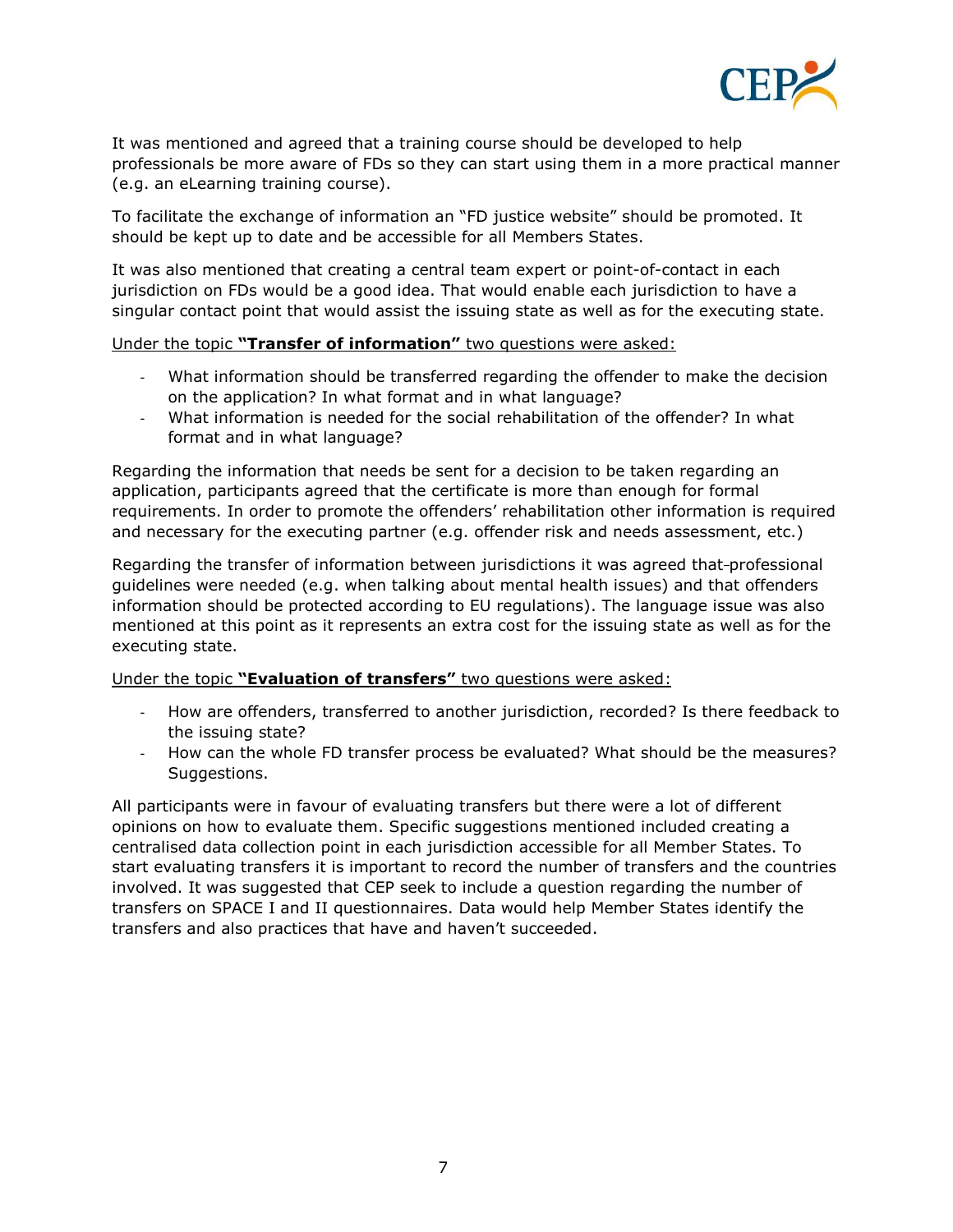

### **Day 2 - 16th September 2016**

## **Presentation on the Framework Decision 947 Handbook structure**

The European Commission with the support of Prof. Anthon van Kalmthout are preparing a Handbook on the FD 947. The aim of the Handbook is to make FD 947 more accessible for those who are working with it on a practical level.

Prof. Anthon van Kalmthout mentioned that not all the information that is needed regarding FDs, is in the FD documents. Sometimes different sources should be checked to find the right information. He said that the Handbook will seek to address all questions that could be raised regarding FD 947 and would try to combine all information from different sources into one single document. The current draft Handbook has 39 questions and answers but more are needed.

The participants in groups were asked to have a one hour discussion on the Handbook questions sharing 13 questions to each group, reflect on what real issues/questions were not addressed and to make suggestions regarding extra questions that should be included in the Handbook.

Suggested additional questions from participants at the expert meeting:

- 1) What is the aim of FD 947? Recovery, rehabilitation, support the offender?
- 2) How soon can an application be made? What can be done in advance?
- 3) How can an Issuing State complain when the Executing State does not respond? Where? How? To whom?
- 4) Is there a central EC organisation where we can complain? Is there a complaint procedure? Who can complain and to whom? To what authority?
- 5) What happens in case of an appeal? How does this affect the application?
- 6) Can a person be transferred to a state where their family are not legally resident?
- 7) Can a person be transferred to a State where their family is not living?
- 8) Can a person be returned to the Issuing State having finishing their sentence?
- 9) Can a person revoke his/her consent?
- 10) Is there consent at different stages?
- 11) Is it necessary to have a written order of Court before commencing the transfer?
- 12) Can the information sent to the Executing State be used for other purposes?
- 13) What kind of costs does the Issuing State have to fund?
- 14) Which authority has to pay the costs in each State (issuing/executing)?
- 15) Who will cover the offenders' costs if he/she doesn't have any money to travel?
- 16) What documentation is necessary and legally required for the Executing State?
- 17) Which State, issuing or executing, is responsible if a visa of any kind is required?
- 18) Is there a need to inform the victim that the offender is moved from one State to another?
- 19) What happens if the Executing State's answer is late? (i.e.: that the period of the order in the Issuing State has already passed)
- 20) Do victims have information rights?
- 21) What are the translation requirements?
- 22) Can measures be adapted if national sanctions are different or not existent?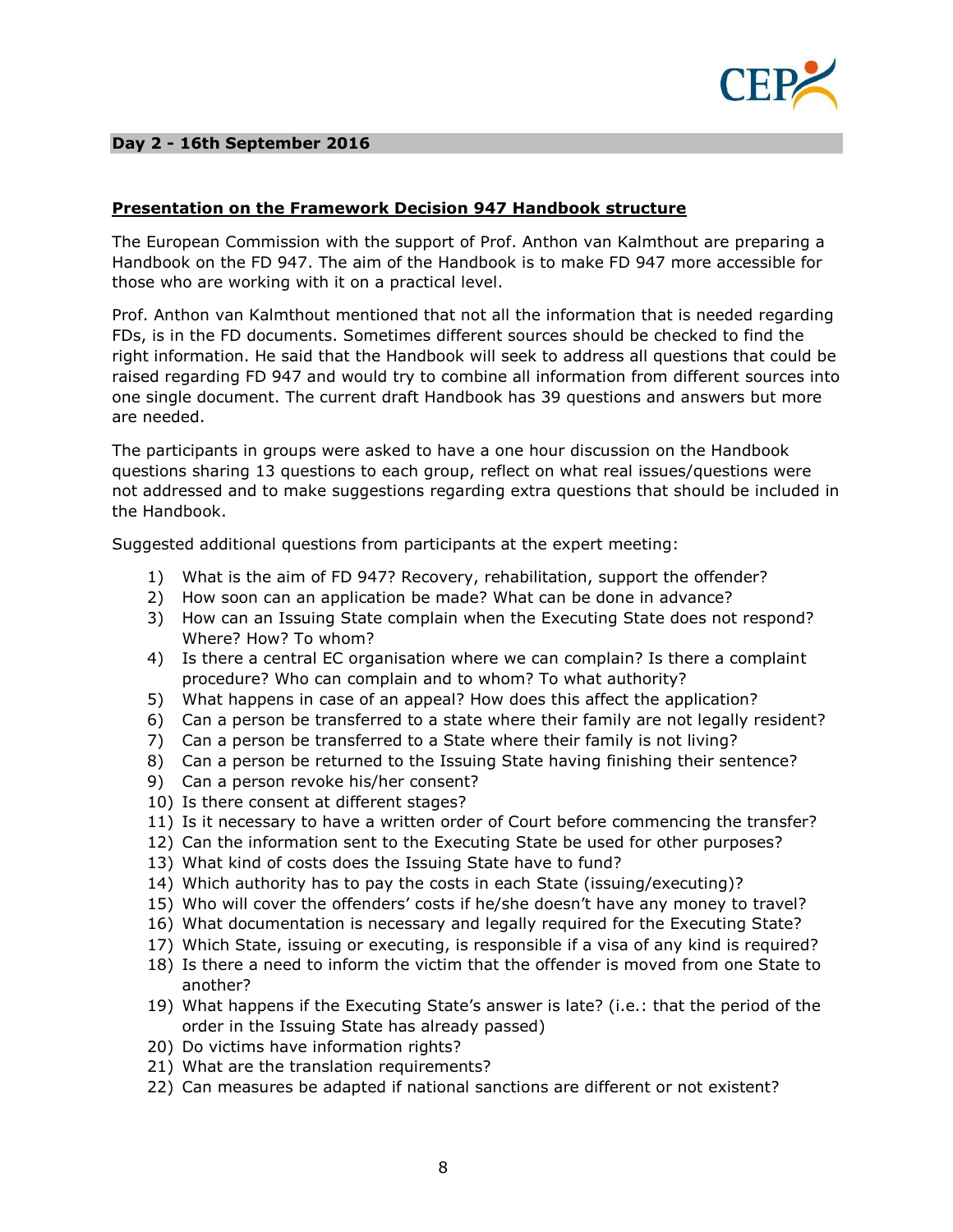

- 23) Can the Issuing State ask for a report from the Executing State after the case has been transferred and the supervision period completed?
- 24) Can the Issuing State take back a transferred sentence? And if so, when?
- 25) Does FD interfere with, obstruct or replace previous bilateral arrangements between States that have been established in the past?
- 26) How and where do we find the competent authorities in each jurisdiction to make an application, authorise a transfer or seek information?

As well as these questions which were suggested for the Handbook, some other proposals were made:

- It would be useful to have a flowchart process map (translated into all European languages) where all transfer processes are identified and outlined step-by-step.
- If the Handbook is for users, offenders and practitioners it should be easy to read, perhaps a "user friendly" version as well as an information leaflet and other promotional/information materials could be produced. A website format could be an option to be considered, as it can be updated on a regular basis.

The finalised Handbook will be a European Commission document which will be circulated to all Departments and translated into the Member State official languages. The Handbook is hoped to be ready during 2017.

# **Presentation: A Measure of last Resort? The practice of pre-trial detention decision making in the EU**

Ralph Bunche, Fair Trials, Belgium

Fair Trials<sup>3</sup> is a human rights organisation that works to improve respect for the fundamental human right to a fair trial. Fair Trials helps people to understand and defend their rights, fights the underlying causes of unfair trials as well as building an international network of fair trial defenders.

Ralph Bunche presented some of the findings of research they did together with 10 partners, NGOs and academics from UK, Ireland, Lithuania, Greece, Spain and Italy and others in their home jurisdictions. It included the Netherlands who are among some of the countries with a high pre-trial detention (PTD) rates.

A Measure of last Resort? The practice of pre-trial detention decision making in the EU is the report of that Europe-wide study which aimed to capture both good practices and problematic practices to identify what is working and what isn't, and to try to explain the wide variation in rates of PTD that they saw across the European Union.

 $\overline{\phantom{a}}$ 

<sup>&</sup>lt;sup>3</sup> Fair Trials web:<https://www.fairtrials.org/>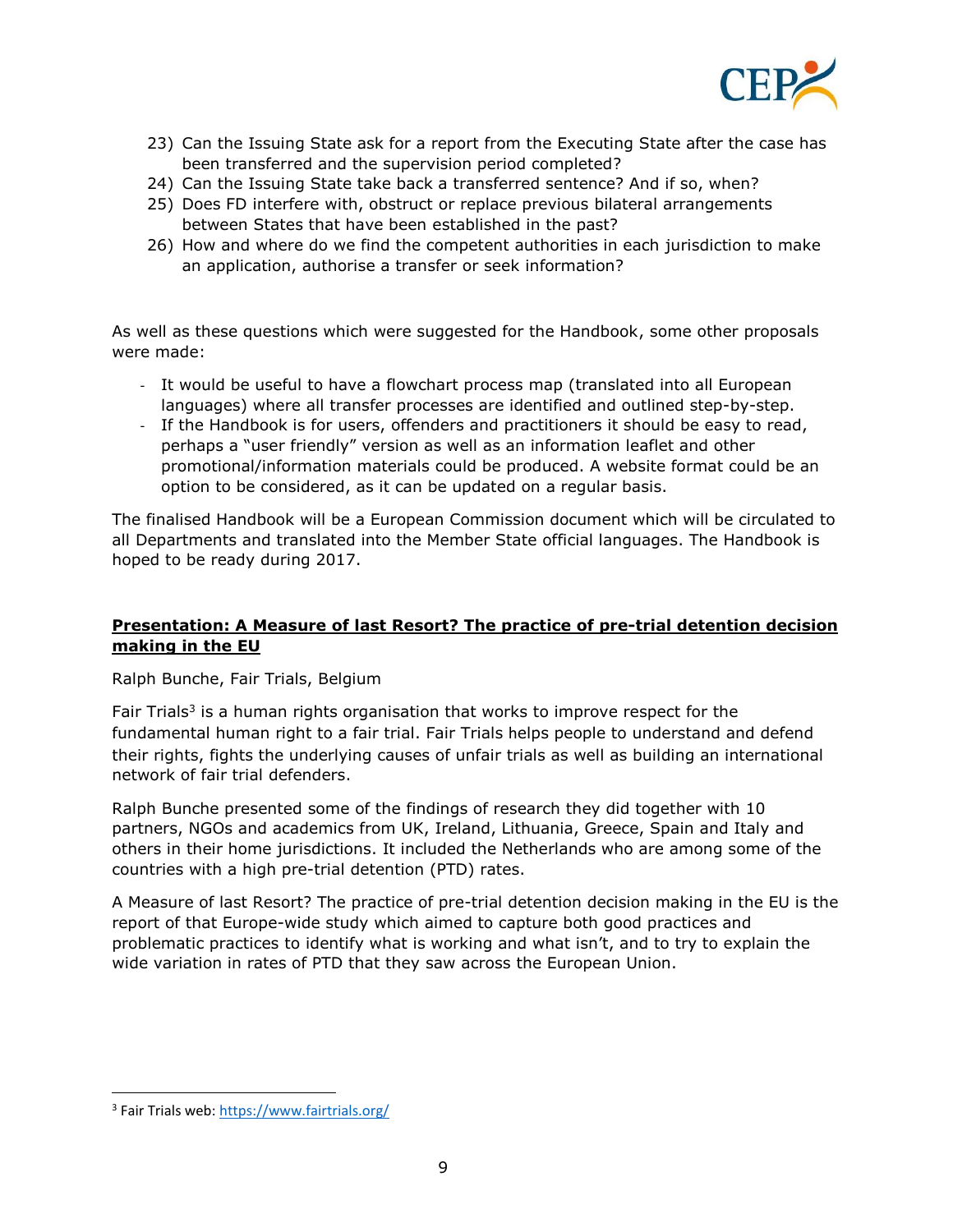

### **Small group sessions: creating the network**

At this session participants were asked to discuss in small groups, on several questions, in order to recollect their ideas on how best CEP and participants could develop a network. Questions discussed and suggestions made were:

- *What do we need to create a network? What is important to create a network? What is best to create a network?*

Professionals responsible for transfers under FDs, as well as a body that to coordinate meetings and exchanges are needed to create a network. It was also stated that it was necessary for professionals to be interested to share knowledge and to share knowledge and practices that work around Europe.

- *Should we create a large network or local network? Should it be based on transfers or geography?*

It would be useful for professionals involved in FDs to create a large network that included all European Countries as well as divide it into smaller groups of countries involved in mutual transfers.

- *Who should be in the network?*

All stakeholders should be involved in the network (prosecutors, probation officers, judges, etc.). A central contact from each MS should be involved as well as the probation agency that is responsible of executing the transferred sanction.

- *Website, written documents or others?*

Regular and practical meetings would be useful, as well as email exchanges to create an up to date internet platform (website) in order to exchange ideas.

- *How would it work?*

It would be based on regular practical meetings and other exchanges via internet (email, website or other internet platform).

*Other suggestions for creating a network were:*

Travel should be provided for some meetings around Europe.

It was mentioned that this meeting had already been a network and was a starting point for future contacts, thus it was agreed that contact details (emails) of participants would be shared amongst those who participated.